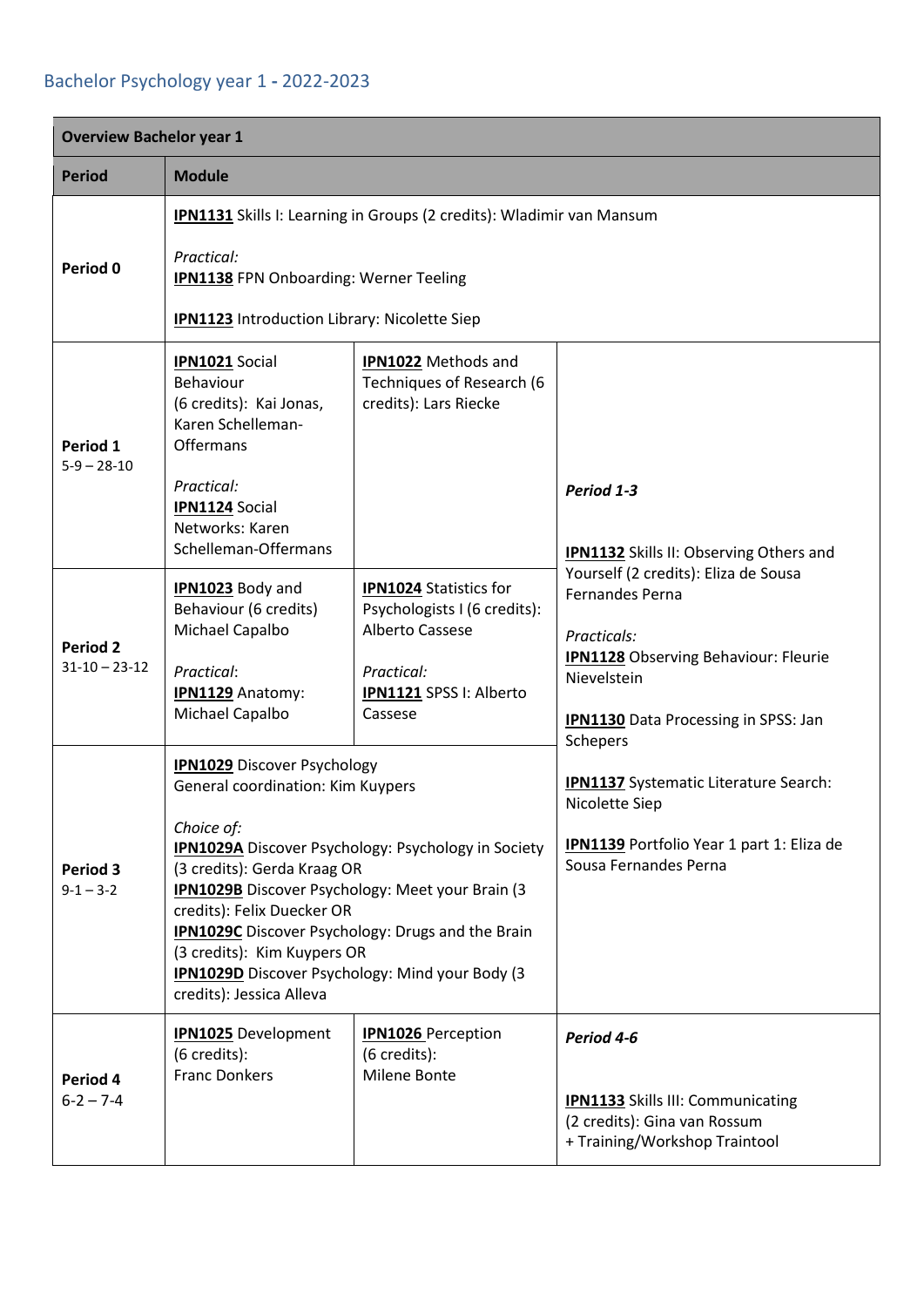| Period 5<br>$10-4 - 9-6$     | <b>IPN1027 History and</b><br>Foundations of<br>Psychology<br>(6 credits): Arjan<br><b>Blokland</b>             | <b>IPN1028</b> Learning and<br>Memory (6 credits):<br>Vincent van de Ven, Joel<br>Reithler<br>Practicals:<br><b>IPN1125</b> Measuring<br><b>Cognitive Functions 1:</b><br>Jessica Bruijel<br><b>IPN1126</b> Measuring<br><b>Cognitive Functions 2:</b><br>Conny Quaedflieg<br><b>IPN1127</b> Cognitive<br>Disorders in Practice:<br>Jessica Bruijel | Practicals:<br><b>IPN1134</b> Writing Assignment 1: Gina van<br>Rossum<br><b>IPN1135</b> Writing Assignment 2: Gina van<br>Rossum<br><b>IPN1136</b> Writing Assignment 3: Gina van<br>Rossum<br><b>IPN1140</b> Portfolio Year 1 part 2: Eliza de<br>Sousa Fernandes Perna |
|------------------------------|-----------------------------------------------------------------------------------------------------------------|-----------------------------------------------------------------------------------------------------------------------------------------------------------------------------------------------------------------------------------------------------------------------------------------------------------------------------------------------------|---------------------------------------------------------------------------------------------------------------------------------------------------------------------------------------------------------------------------------------------------------------------------|
| Period 6<br>$12 - 6 - 7 - 7$ | <b>IPN1030</b> Evolution and<br><b>Genetics for Psychology</b><br>(3 credits): Michelle<br>Moerel, Mike Gerards |                                                                                                                                                                                                                                                                                                                                                     |                                                                                                                                                                                                                                                                           |

*IPN3442 Research Participation (Eef Theunissen). Students do not need to book this module themselves. Students can start this in year 1, but the credit will only be included in the total number of credits obtained in year 3.*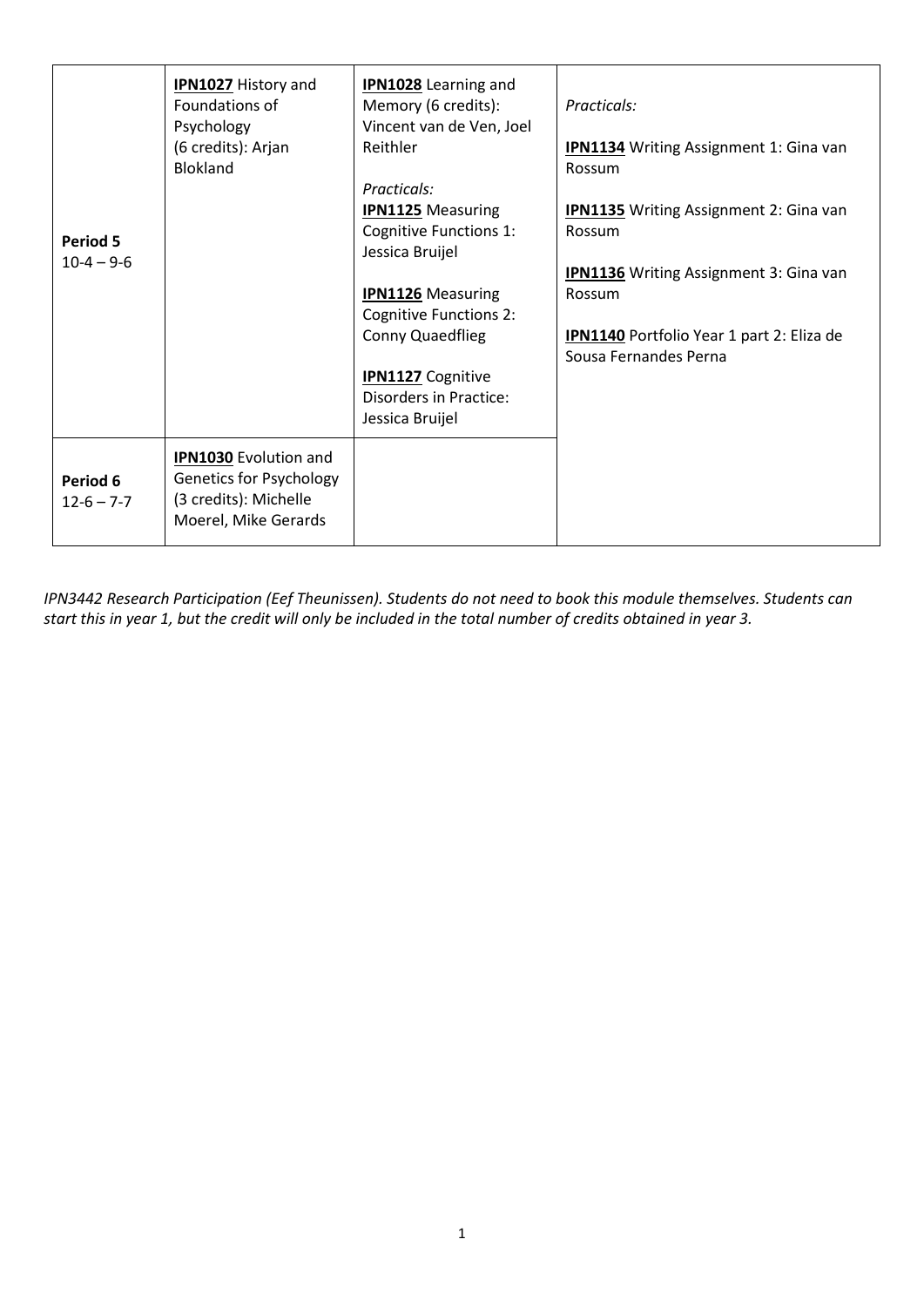## Bachelor Psychology Year 2 - 2022-2023

| <b>Overview Bachelor Year 2</b>  |                                                                               |                                                                                                        |                                                                                                                                                                   |  |  |
|----------------------------------|-------------------------------------------------------------------------------|--------------------------------------------------------------------------------------------------------|-------------------------------------------------------------------------------------------------------------------------------------------------------------------|--|--|
| <b>Period</b>                    | <b>Module</b>                                                                 |                                                                                                        |                                                                                                                                                                   |  |  |
| Period 1<br>$5-9 - 28-10$        | <b>IPN2021</b> Complex Cognition<br>(6 credits): Herco Fonteijn<br>Practical: | <b>IPN2022</b> Personality and<br>Individual Differences (6<br>credits): Gerda Kraag<br>Practical:     | Period 1-5<br>IPN2144 Skills IV: Academic                                                                                                                         |  |  |
|                                  | <b>IPN2139</b> Cognition and<br>Culture: Herco Fonteijn                       | <b>IPN2137</b> Personality<br>Diagnostics: Christine Resch                                             | Writing (4 credits): Fleurie<br>Nievelstein<br>Practicals:                                                                                                        |  |  |
|                                  | <b>IPN2024</b> Psychopathology<br>(6 credits): Kim Kuypers                    | <b>IPN2029</b> Functional<br>Neuroanatomy<br>(4 credits): Peter Stiers                                 | Period 1-2                                                                                                                                                        |  |  |
| Period 2<br>$31 - 10 - 23$<br>12 | Practical:<br><b>IPN2134 Psychiatric</b><br>Anamnesis: Marleen Rijkeboer      | Practical:<br><b>IPN2133</b> Neuroanatomy:<br><b>Peter Stiers</b>                                      | <b>IPN2142</b> Portfolio Year 2 part<br>1: Eliza de Sousa Fernandes<br>Perna<br>IPN2136 Information Literacy:<br>Literature Search and<br>EndNote: Nicolette Siep |  |  |
| Period 3<br>$9 - 1 - 3 - 2$      | <b>IPN2023</b> Critical Thinking (6 credits): Arie van der Lugt               |                                                                                                        |                                                                                                                                                                   |  |  |
| Period 4<br>$6 - 2 - 7 - 4$      | <b>IPN2025</b> Consciousness<br>(6 credits): Teresa<br>Schuhmann              | <b>IPN2026</b> Man and Machine<br>(6 credits): Herco Fonteijn                                          | Period 4-5<br><b>IPN2143</b> Portfolio Year 2 part<br>2: Eliza de Sousa Fernandes                                                                                 |  |  |
| <b>Period 5</b>                  | <b>IPN2028 Statistics II</b><br>(6 credits): Nick Broers                      | Period 5 and 6                                                                                         | Perna                                                                                                                                                             |  |  |
| $10-4 - 9-6$                     | Practical:<br><b>IPN2135 SPSS II: Nick Broers</b>                             | <b>IPN2027 Research Practical</b><br>(10 credits): Francesco Gentile<br>and Sanne Houben<br>Practical: |                                                                                                                                                                   |  |  |
| Period 6<br>$12 - 6 - 7 - 7$     |                                                                               | <b>IPN2106</b> Student Psychology<br>Symposium: Francesco Gentile<br>and Sanne Houben                  |                                                                                                                                                                   |  |  |

*IPN3442 Research Participation (Eef Theunissen). Student does not need to book for this. Student can start this in year 1, but the credit will only be included in the total number of credits obtained in year 3.*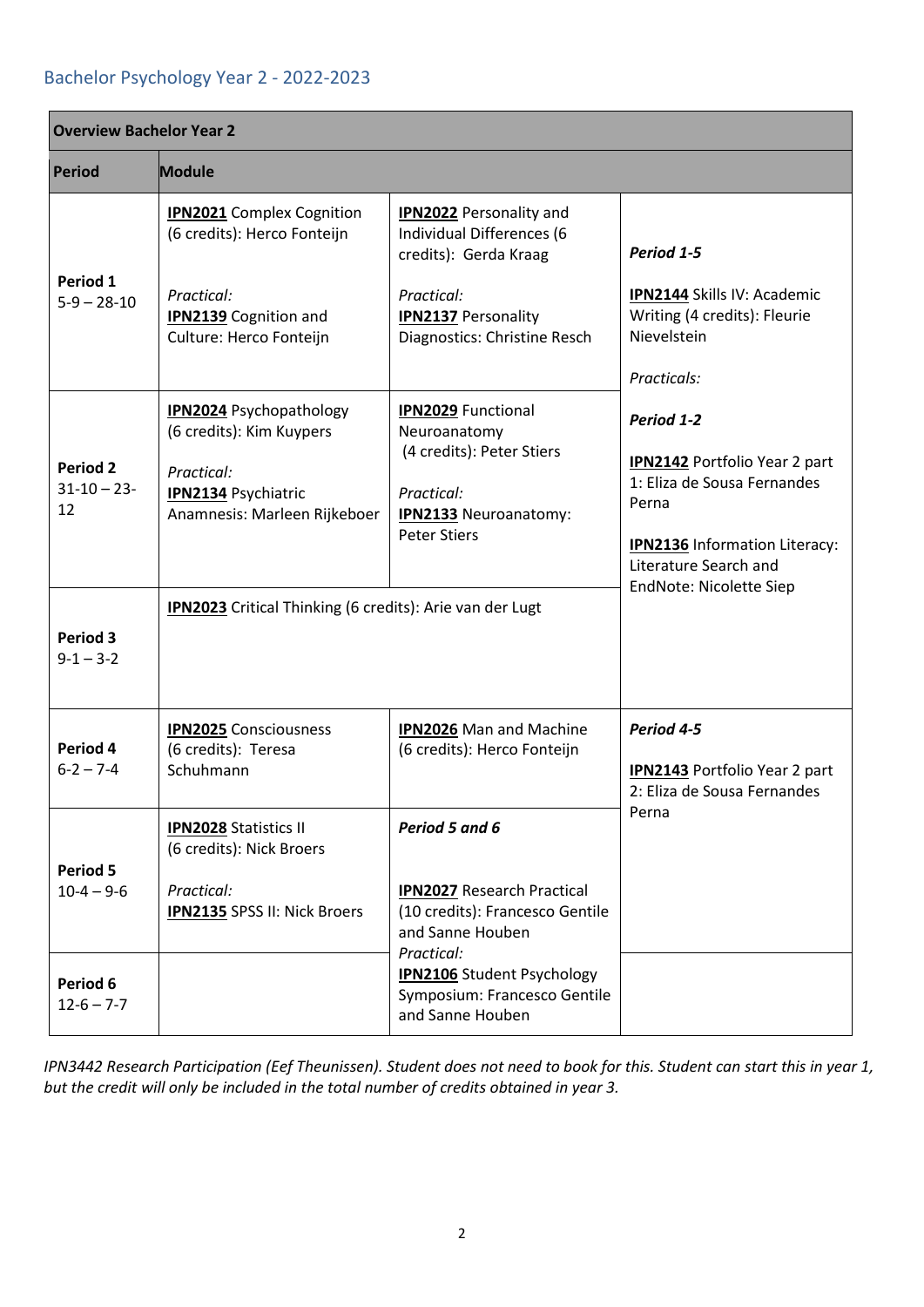## Bachelor Psychology Year 3 - 2022-2023

| <b>Overview Bachelor Year 3</b> |                                                                                                                                                                                                                                                                                                                                                 |                                                                                                                                                                                                                                                                               |                                                                                                                                                                                                                                    |  |
|---------------------------------|-------------------------------------------------------------------------------------------------------------------------------------------------------------------------------------------------------------------------------------------------------------------------------------------------------------------------------------------------|-------------------------------------------------------------------------------------------------------------------------------------------------------------------------------------------------------------------------------------------------------------------------------|------------------------------------------------------------------------------------------------------------------------------------------------------------------------------------------------------------------------------------|--|
| <b>Period</b>                   | <b>Module</b>                                                                                                                                                                                                                                                                                                                                   |                                                                                                                                                                                                                                                                               |                                                                                                                                                                                                                                    |  |
| Period 1 - 3                    | Electives (24 credits):<br>Annemiek Vermeeren                                                                                                                                                                                                                                                                                                   |                                                                                                                                                                                                                                                                               | Periode 1 - 5                                                                                                                                                                                                                      |  |
| Period 4<br>$6 - 2 - 7 - 4$     | <b>IPN3008</b> Statistics III (6<br>credits): Jan Schepers<br>Practical:<br><b>IPN3201</b> SPSS III: Jan Schepers                                                                                                                                                                                                                               | <b>IPN3011</b> Methods of Cognitive<br>Neuroscience (6 credits):<br>Fren Smulders, Lars Riecke<br>Practicals:<br><b>IPN3153</b> Excel for Scientists:<br>Eliza de Sousa Fernandes<br>Perna<br><b>IPN3154</b> fMRI Data Analysis:<br>Giancarlo Valente, Federico de<br>Martino | <b>IPN3014</b> Bachelor Thesis (6<br>credits): Josine van Diesen<br>Period 1 - 6<br><b>IPN3131</b> Skills V: Regulation and<br>Job Application (1 credits): Alicia<br>Walkowiak<br>Practicals:<br>IPN3159 Portfolio Year 3: Alicia |  |
| <b>Period 5</b><br>$10-4 - 9-6$ | Choice between<br>Option 1:<br><b>IPN3012A</b> Action (5 credits):<br><b>Peter Stiers</b><br>And<br>Practical:<br><b>IPN3155</b> Group Decisions:<br>Sjir Uitdewilligen<br>Or<br>Option 2:<br>IPN3012B Action (5 credits):<br><b>Peter Stiers</b><br>And<br>Practical:<br><b>IPN3156</b> Neuronal Basis of<br>Decision Making: Judith<br>Peters | <b>IPN3013</b> Motivation &<br>Emotion (5 credits): Rob<br>Markus                                                                                                                                                                                                             | Walkowiak<br>IPN3160 Quick Career Advice:<br>Alicia Walkowiak<br><b>IPN3442</b> Research Participation<br>(1 credit): Eef Theunissen                                                                                               |  |
| Period 6<br>$12 - 6 - 7 - 7$    | Choice between<br>Option 1:<br><b>IPN3109A</b> Psychodiagnostics<br>(6 credits): Phil Brüll<br>And<br>Practical:                                                                                                                                                                                                                                |                                                                                                                                                                                                                                                                               |                                                                                                                                                                                                                                    |  |